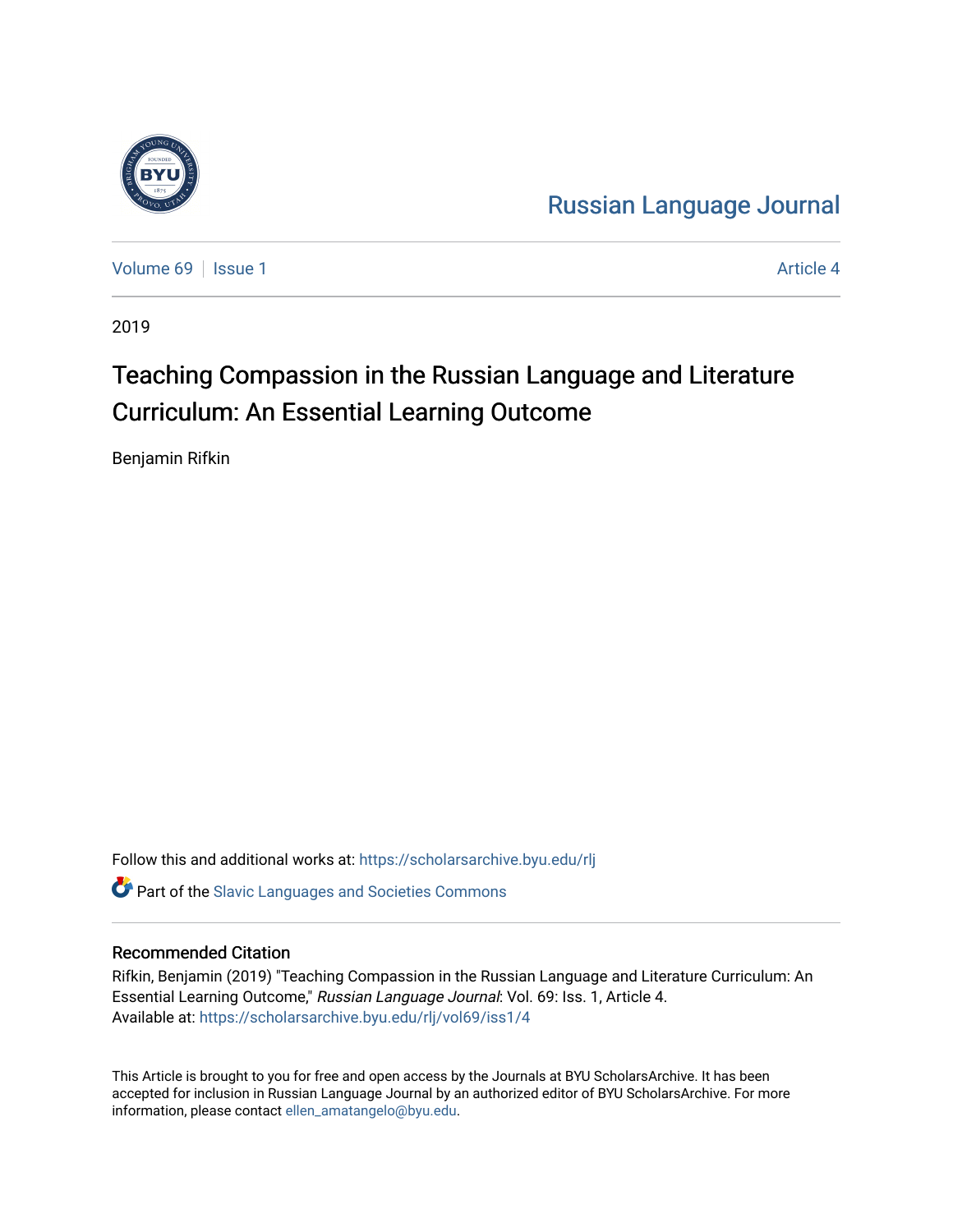# **Teaching Compassion in the Russian Language and Literature Curriculum: An Essential Learning Outcome**

## **Benjamin Rifkin**

One of Dr. Olga E. Kagan's most important contributions to the language education field was a reconceptualization of the perspective of the language performance of heritage speakers of Russian. In the past, heritage speakers' language was considered deficient in all the ways in which it diverged from Contemporary Standard Russian. Their lack of formal instruction in Russian or the interruption of their formal instruction due to their immigration from a Russophone country to North America was considered the source of numerous errors and anglicisms, which the Russian language curriculum was designed to eliminate. Teachers of Russian as a foreign language often viewed all heritage speakers as similar despite the fact that they had very different life stories and language profiles, as Dr. Kagan and colleagues ultimately proved in their research. Furthermore, teachers of Russian as a foreign language did not appreciate the richness of the speech of heritage speakers of Russian, all of the strengths they possessed in their language use by virtue of the fact that they used the language to communicate in their home environments. Dr. Kagan's groundbreaking work on the assessment of the language of heritage speakers of Russian and the development of instructional materials to facilitate the further development of the language skills of these individuals was a pedagogy born of compassion. And in that spirit, I share the following proposal to extend the pedagogy of compassion to be a cornerstone of the teaching of foreign languages and cultures, starting with the curriculum for Russian language, literature, and culture. To that end, I dedicate this article to the memory of our dear colleague, Dr. Olga E. Kagan.

The Liberal Education and America's Promise program (LEAP) of the Association of American Colleges and Universities (AAC&U, accessed July 29, 2019) identifies intercultural knowledge and global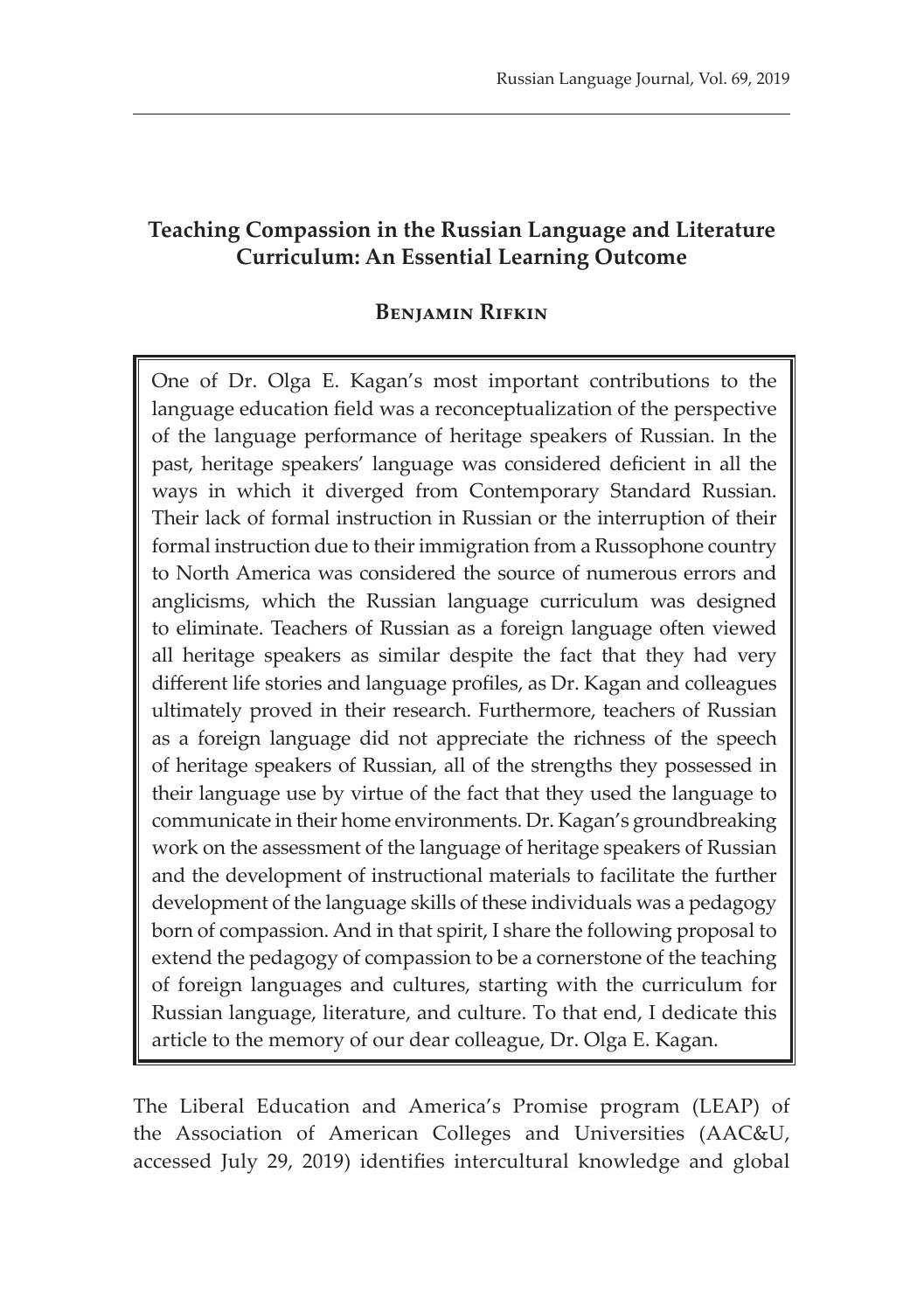learning as among the essential learning outcomes of a liberal arts education. Intercultural knowledge is defined as the ability to interpret "intercultural experience from the perspective of [one's] own and more than one worldview" and the ability to "recognize the feelings of another group." Global learning is defined as as helping students "engage and learn from perspectives and experiences different from one's own . . . [and understanding] how one's place in the world informs and limits one's knowledge." These outcomes are measured in two of the "VALUE Rubrics" (Valid Assessment of Learning in Undergraduate Education), as described by McConnell and Rhodes (2017).

Work on the question of intercultural understanding in higher education settings appears in the context of larger concerns about civility. Indeed, some observers have argued that compassion and empathy are in decline in the twenty-first century (e.g., Rosin 2019), and some have argued that this is particularly the case in the context of higher education (e.g., Dolby 2013). It is noteworthy that many scholars have studied intercultural competence, intercultural empathy, and intercultural understanding, including Bennett (1986, 1993, 1997), Byram (1997) , Deardorff (2006), Fantini (2010), Harvey (2017), Heyward (2002), Jackson (2015a, 2015b), Kealey (2015), Martin (2015), Papadopoulos et al. (2016), Uyaguari (2018), and Zhu (2011). Some of these scholars, such as Uyaguari and Zhu, have focused their attention on these constructs in the context of the foreign language and culture curriculum, and some, such as Heyward and Jackson, have focused on these constructs in the context of study abroad experiences or experiences working with international students in North America, but none of them has focused on these constructs in the context of the learning and teaching of Russian in particular.

I suggest that it is productive to operationalize the concept of intercultural competence as part of a larger construct of "intercultural performance," with the understanding that "performance" is observable behavior The Asia Society and Center for Global Education uses the term "global competence," but operationalizes it with a framework of four areas for learner action, called "domains," which speak to actual observable performance:

- 1) Investigate the world: demonstrate curiosity to learn about the world;
- 2) Recognize perspectives: understand that one has one's own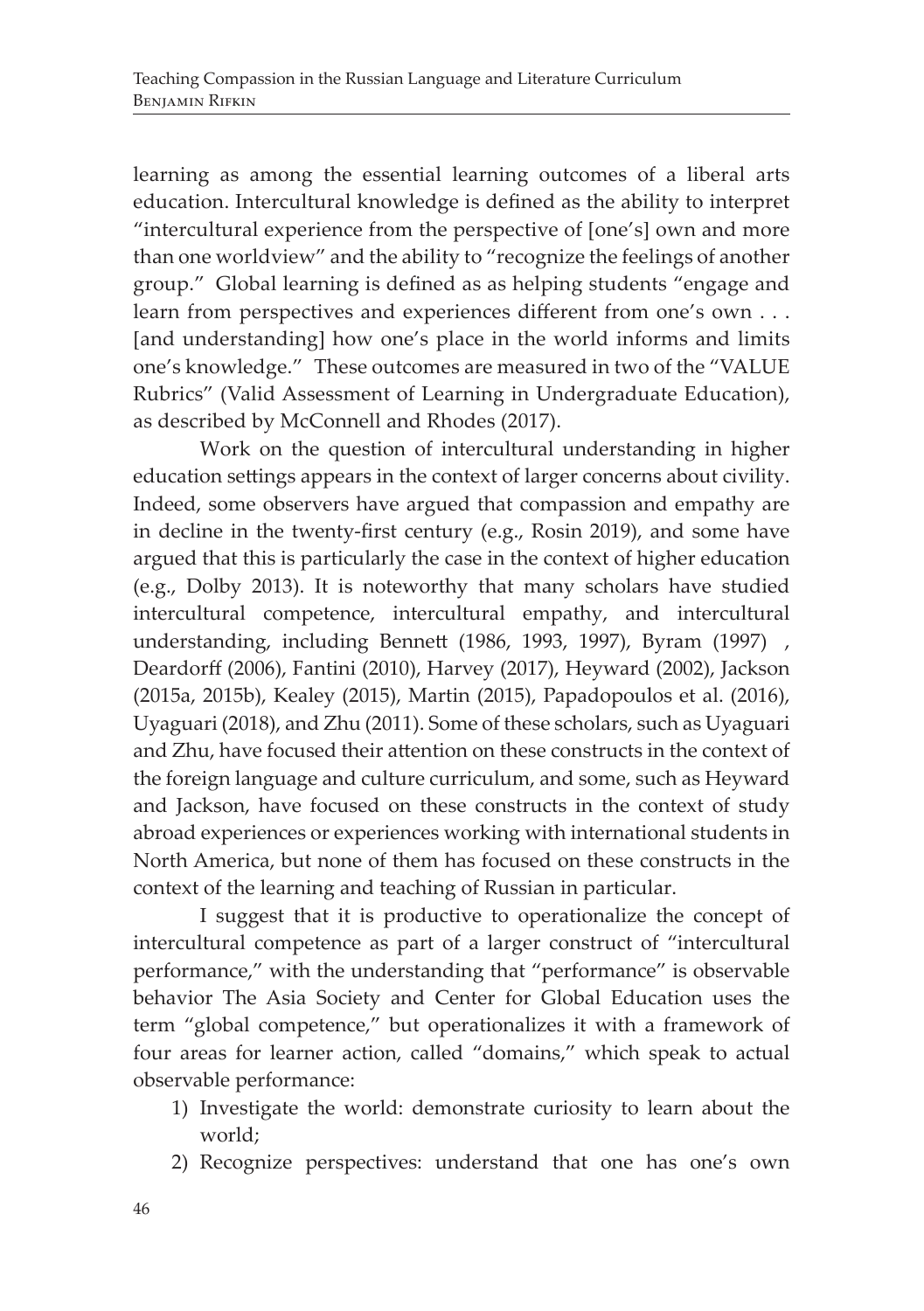particular perspective, which may not be shared by others;

- 3) Communicate ideas: communicate effectively, both verbally and non-verbally, with diverse audiences; and
- 4) Take action: make a difference in the world. (Asia Society and Center for Global Education 2018 a and 2018b)

Given these features of "intercultural performance," I would argue that we can and should add to our definition of the term *compassion*. I argue that people show compassion when they do the following (from least to most challenging levels of performance):

- 1) Suspend culturally biased judgment in interpreting how individuals from diverse backgrounds meet their respective needs;
- 2) Demonstrate cultural self-awareness in the context of a multicultural world;
- 3) Exercise empathy for and take the perspective of individuals from diverse backgrounds;
- 4) Build cultural bridges to enhance intercultural understanding; and
- 5) Advocate for intercultural understanding among individuals from diverse backgrounds.

All these features of intercultural performance, summed up in the single-word construct "compassion," are profoundly relevant to learning experiences throughout the liberal arts disciplines at the postsecondary level as well as in K–12 education more generally. The first question, then, is why instructors teaching in these disciplines should incorporate the teaching of compassion into courses and curricula, given our inherent time constraints and the ever-expanding volume of information we feel compelled to "cover." In consideration of this essential question, I turn to Dr. Martin Luther King, Jr., who wrote the following about education:

The function of education, therefore, is to teach one to think intensively and to think critically. But education which stops with efficiency may prove the greatest menace to society. The most dangerous criminal may be the man gifted with reason, but with no morals. . . . We must remember that intelligence is not enough. Intelligence plus character—that is the goal of true education. The complete education gives one not only power of concentration, but worthy objectives upon which to concentrate. (King 2019).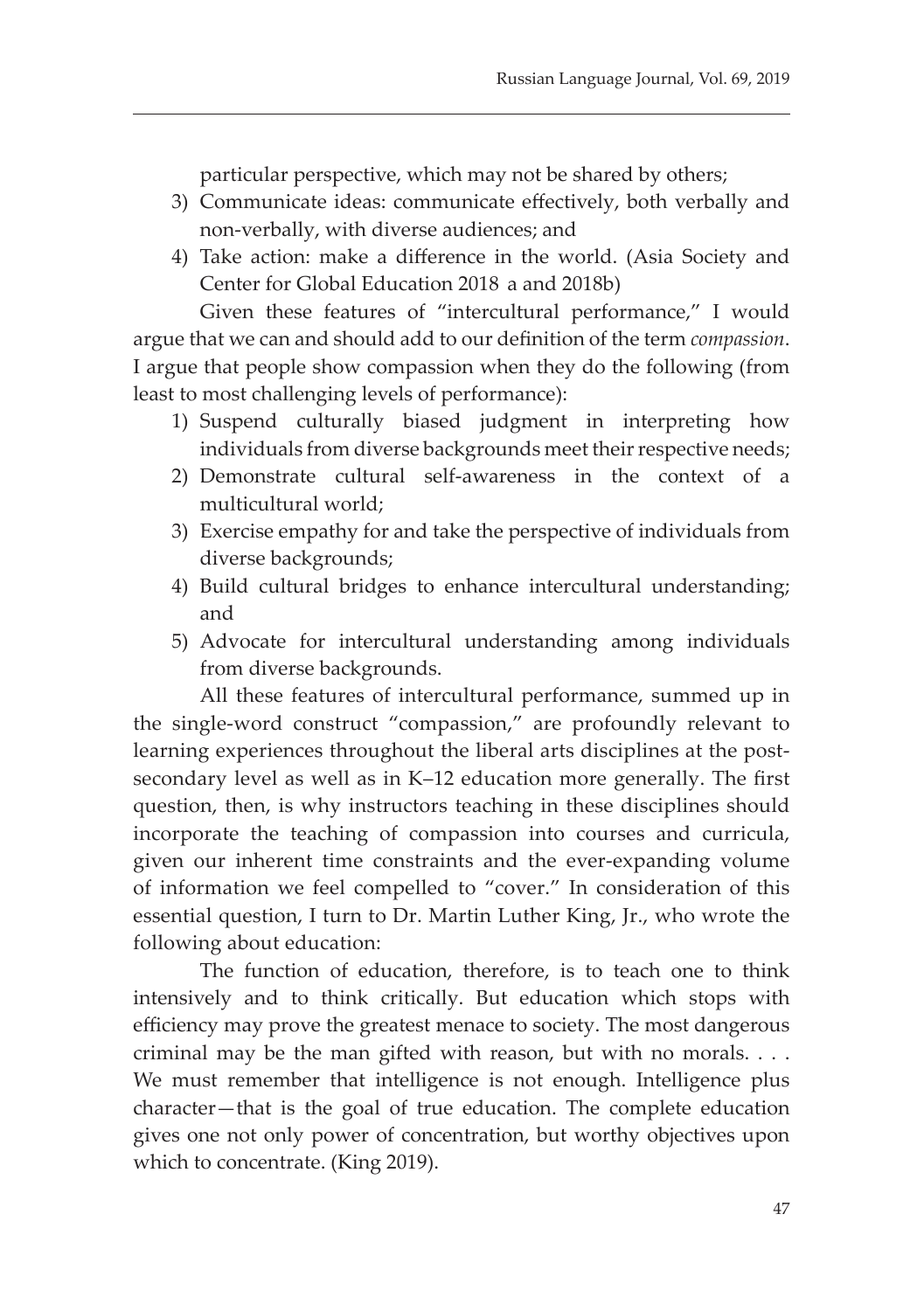According to Dr. King, all of us in education should consider not only the substance or content of the disciplines we teach, but also the ethical perspectives of the application of that content to our lived experiences in the world. Indeed, the International Charter for Compassion states that: The principle of compassion lies at the heart of all religious, ethical, and spiritual traditions. . . . We call upon all men and women to restore compassion to the centre of morality . . . and to ensure that youth are given accurate and respectful information about other traditions, religions, and cultures to cultivate an informed empathy . . . with all human beings.... (Global Compassion Council 2009).

The thought leaders who wrote the Charter for Compassion advocate for the restoration of "compassion to the centre of morality," emphasizing "informed empathy . . . with all human beings."

Accordingly, I argue that we as college and university faculty in the liberal arts disciplines, in general, and the foreign language and culture disciplines in particular, ought to consider the exercise of learners' "compassion muscles," which I will define as the ability to respond with compassion to a new situation, as one of the learning objectives of our their courses and curricula. Indeed, professional organizations for many of the liberal arts disciplines identify something like "intercultural performance" or "compassion" as one of their desired learning outcomes. We certainly see this in the World-Readiness Standards for Learning Languages (2015). The concepts of intercultural performance and compassion are embedded in the standards for culture and community, according to which learners are expected to investigate, explain, and reflect on the relationship between the practices and perspectives and products of the cultures studied, so as to interact and collaborate with target-language speakers in their community and the globalized world. The Modern Language Association's 2009 "Report to the Teagle Foundation on the Undergraduate Major in Language and Literature" states that students should "experience people and places that are different and distant from . . . [their] home communities" and should "apply moral reasoning to ethical problems," emphasizing crosscultural literacy (2). Indeed, Mar (2014) has reported on the relationship between the reading of prose fiction and the development of empathy; many faculty who teach Russian literature will agree that many texts in our canon support that instructional objective.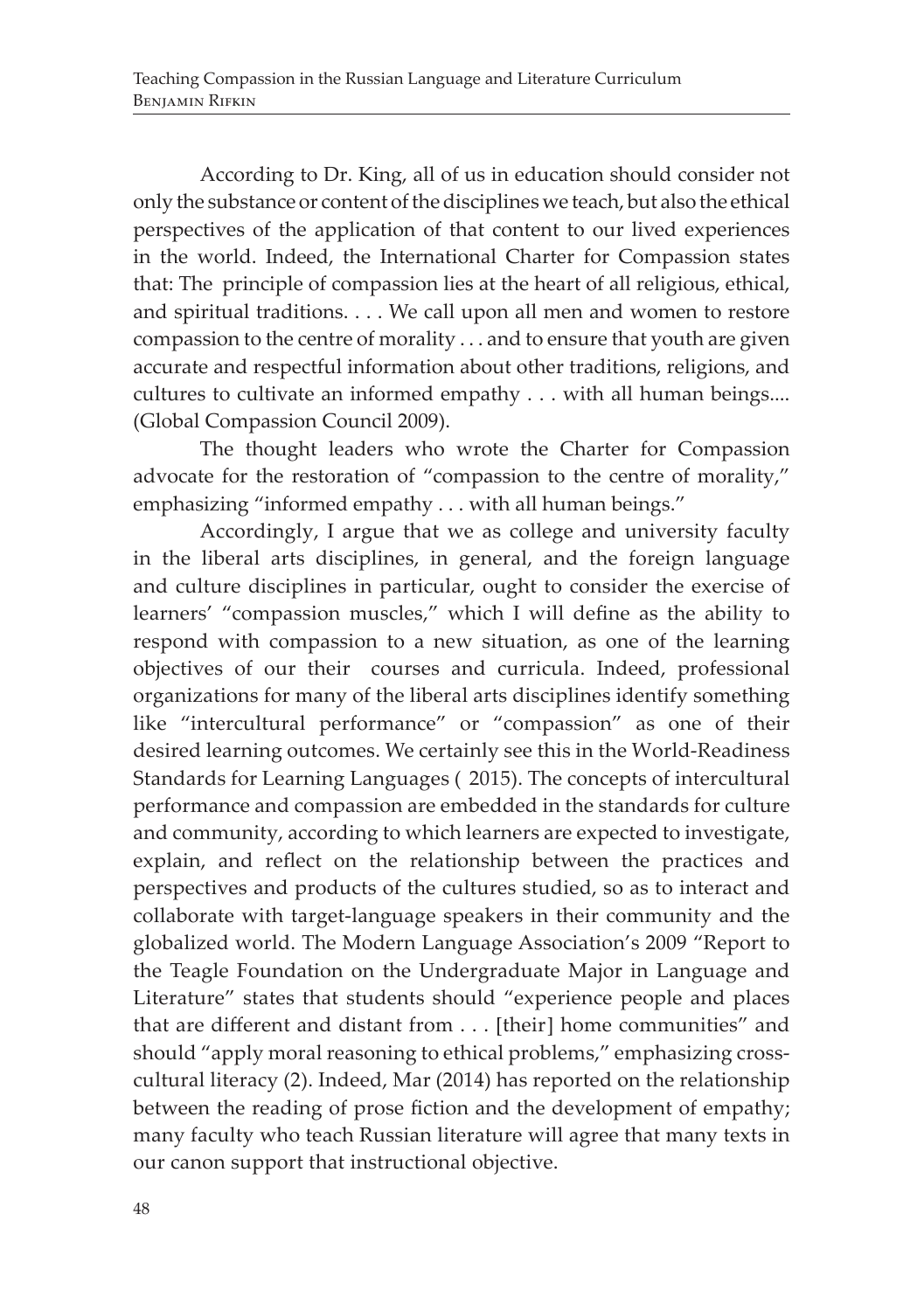The teaching of compassion in the Russian language, literature, and culture curriculum is not merely a good idea ethically; nor is it simply a matter of lofty aspirations reflected in the documents of scholarly organizations. Indeed, the teaching of compassion is worthy as an activity reflective of the true purpose of a liberal arts education, to wit, the development of critical thinking skills and creative problem solving as applied to a broad range of complex problems, as described in the Essential Learning Outcomes of the Liberal Education and America's Promise program. When Bloom's Taxonomy of Educational Objectives (1956), especially as revised by Anderson and Krathwohl (2014), is considered as a map of thinking skills taught in educational contexts, the performance of acts of compassion is located at the highest levels of thinking because, in order to perform successfully in this context, students must understand their own biases, analyze a complex situation, and synthesize or create an appropriate response on the basis of that analysis.

Given that it is worthwhile to teach compassion in the Russian language, literature, and culture curriculum, the next question is how to do it. One of the problems of teaching such a complex matter is that there seems to be no inherent hierarchy of knowledge (by contrast, it is generally understood that one must learn algebra before tackling trigonometry and that one must master the Cyrillic alphabet before reading Tolstoy in the original). Another problem lies in the fact that it is difficult to measure the growth in our students' hearts or souls: even an X-ray will not quantify the changes we seek to promote in our students.

We must start, nonetheless, with the premise that if we are to teach compassion as relevant to our own discipline and if our students are to acquire it, we must develop and implement appropriate learning tasks in our curricula. Furthermore, at least some of these tasks must be graded so as to incentivize student engagement with the learning process. To conduct compassion-focused activities from time to time in the classroom without these activities contributing to a course grade would communicate to the students that the activities are, in fact, worthless. The students must understand that these learning tasks are worth something. Furthermore, these tasks must be regularly assigned so that the students have repeated opportunities to practice and enhance their skills.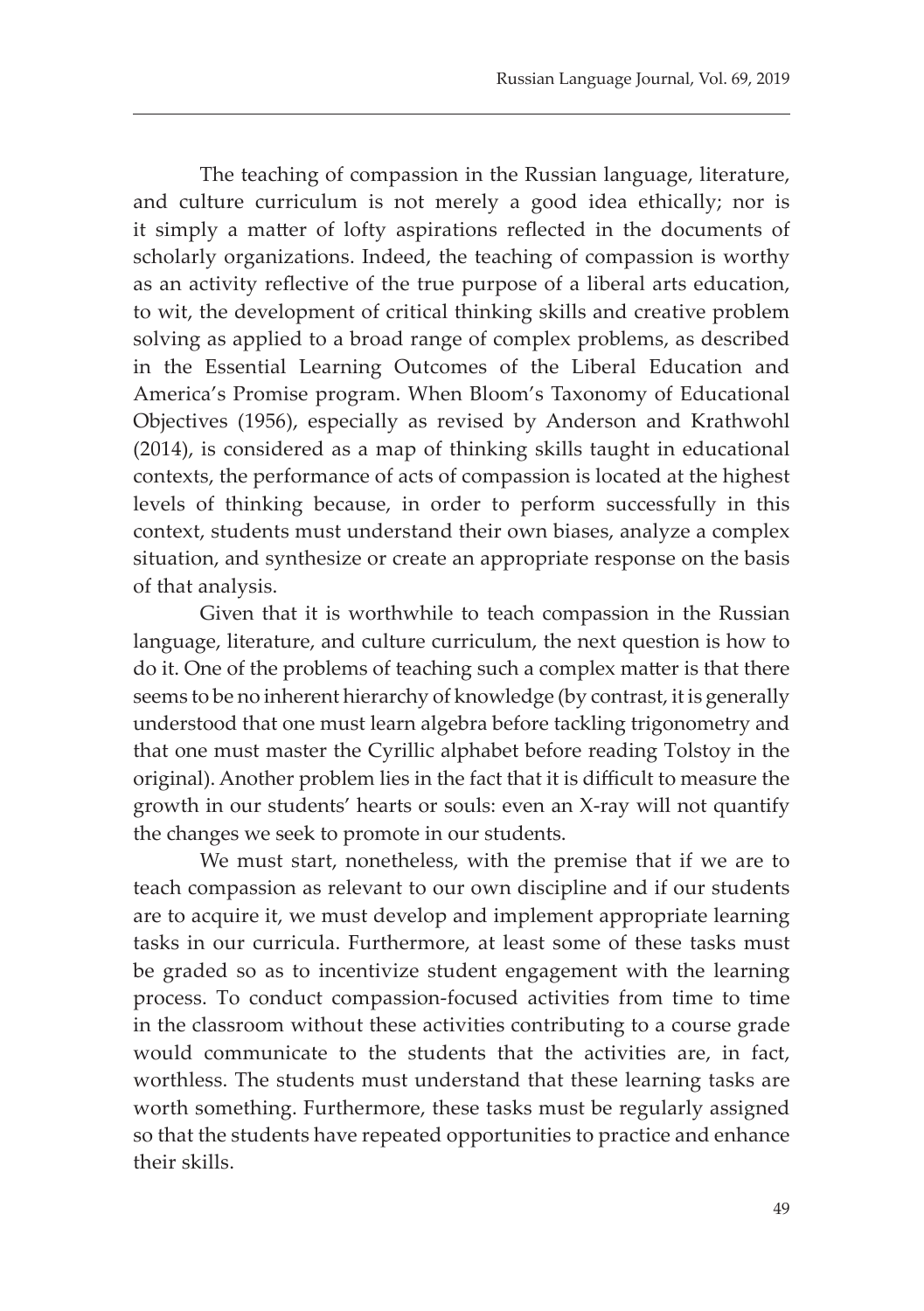The compassion tasks themselves should require students to respond to situations or scenarios, still or moving images (e.g., photographs or video-recorded commercial messages, excerpts from television broadcasts or films, or full television broadcasts or films), or audio recordings (e.g., radio or podcast). Learners could share initial responses, perhaps informed, at first, only by their monocultural framework. They can then review additional background information about the relevant culture, first considering how they might want to be treated were they to be strangers in or visitors to the given culture and ultimately trying to imagine how representatives of an ethnic, racial, sexual, or religious minority or foreigners among them might wish to be considered. Discussions, presentations, and writing projects can start with a comparison of stereotypical understandings of individuals from a particular group or culture (e.g., "some people believe that Americans are all racist cowboys" or "some people believe that all Russians are spies or mobsters") with more nuanced understandings of intersectional identities. Activities might be conducted with initial individual reflection, small group discussion, and then wider class discussion, culminating in team projects that might include interviews with individuals from within or beyond the campus community.

Ultimately, students can be asked to write essays, create and deliver oral presentations, or create multimedia projects about how what they have learned changes the way they see the world, the discipline, their communities, or themselves with greater intercultural understanding; alternatively, they could be asked to write op-ed essays for a campus, local, or regional newspaper, create a public service announcement, run a talk-show panel discussion for a student media organization, or create a study guide examining an intercultural conflict for first-year students to better understand the intercultural context of their new academic home. Students could be asked to rewrite a section of their textbook, a Wikipedia entry, or another text they were assigned to read, enhancing its intercultural analysis or its inclusiveness and in this way contributing to their discipline from a perspective of compassion. All of these suggested learning tasks, which engage students in perspective taking and empathy, can be framed with expectations for students to connect their work product with the language, literature, and culture curriculum of the given course.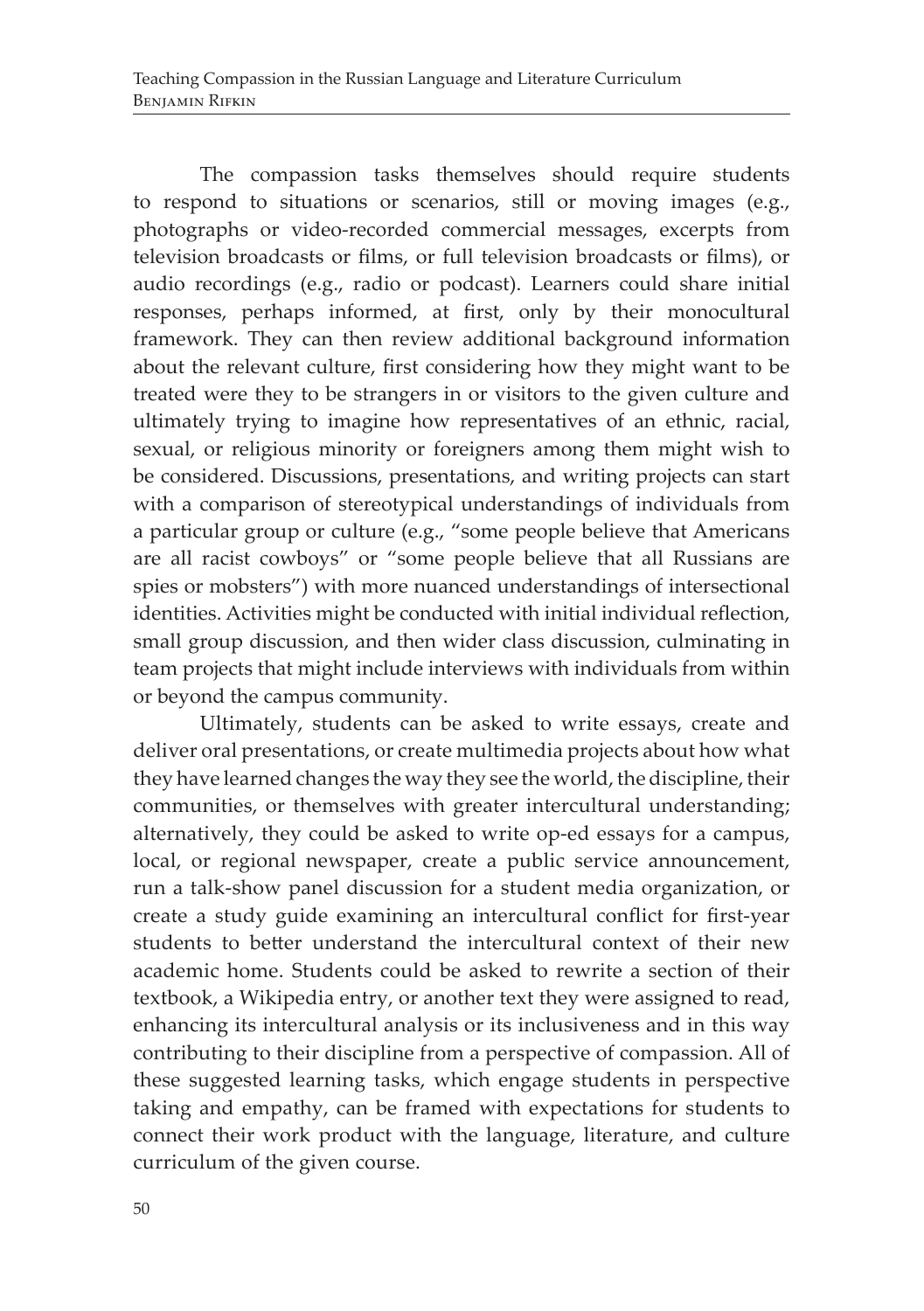When we think about graded tasks in the language curriculum, we tend to think about vocabulary and grammar quizzes, listening and reading comprehension quizzes, chapter tests, oral exams and presentations, and compositions. Perhaps we also think of grades for class participation or participation in group cultural projects presented in English at lower levels of Russian language study or in Russian at higher levels. In order to help students exercise their compassion muscles in the Russian language classroom, they could also be asked to analyze intercultural conflict scenarios on their chapter tests, in English at lower levels or in Russian at higher levels, as part of their course grade. In these tests, students could be asked to identify aspects of an interaction in which an individual is disrespected—perhaps due to a lack of understanding of cultural differences—and propose alternative behaviors that would be respectful. Students could be asked to compare these intercultural interactions with interactions in their own communities and, at higher proficiency levels, describe how they would want to be treated or how they would want others to be treated in such situations. Students could also be asked to create a Russian-speaking avatar on a social media platform and connect with Russian speakers in that virtual space, asking and answering questions and sharing with them, demonstrating that they can understand the cultural perspective of the native Russian speakers; they could then print out the transcript of these interactions and submit it together with an intercultural analysis. Students could also be asked to interact with visiting Russians or with students from Russia on the campus and then write a reflection on cultural differences they observed in their interactions and how they managed those differences with empathy and compassion.

In the literature or film classroom, students could be asked to write about a character in a work they studied and why they do or do not feel compassion for that character, and how that character's experiences and perspectives are similar to or different from the experiences and perspectives of a similarly aged individual in North America, whether Tatiana in Pushkin's *Eugene Onegin*, D-503 in Zamiatin's *We* , Bezdomnyi in Bulgakov's *Master and Margarita*, Rita in *Little Vera* (Vasilii Pichul, 1988), or Dima in *The Fool* (Yurii Bykov, 2014). They might write reflection papers on how they would have responded differently in a given situation represented in the literary or filmic text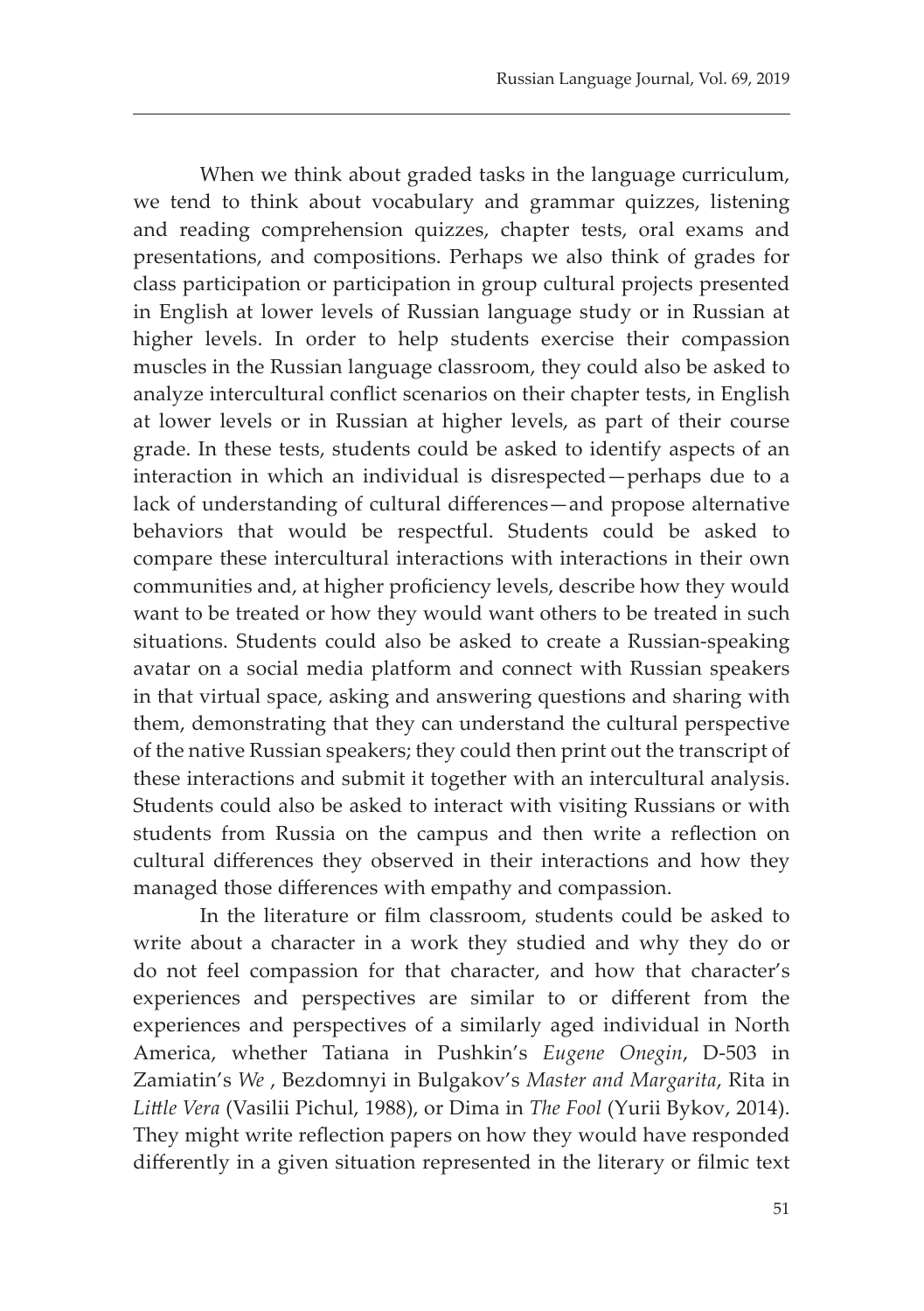or how they might have liked others to respond to them in a similar situation. Alternatively, they could write reflections on how they might coach Americans or Russians to engage in a difficult intercultural conversations and conclude with how negotiating intercultural differences is important for a deeper understanding of Russian culture. Russian literature and film are replete with situations and characters about whom students will find it easy to write, such as Akakii Akakievich main character from Gogol's "The Overcoat", whose plaintive cry— "I am your brother!"—is perhaps the clarion call of compassion in Russian literary culture. Learning tasks could include analyses of the behaviors of fictional characters or the nature of situations in which those characters find themselves in the short stories, novels, or films the students have read or viewed for class, comparing the characters and situations from the Russian texts to real-life situations students have experienced in their own communities. Reflecting on situations in which individuals demonstrate a lack of compassion and proposing alternative, compassionate behaviors could help students imagine how they might respond to situations in which they witness a lack of compassion. While it remains to be seen whether the exercise of compassion in one context (e.g., writing about a fictional character) can be transferred to the exercise of compassion in another context (e.g., responding to a live intercultural conflict in the community), one can hope that the practice of the compassionate response in the former context might enhance the effectiveness of a compassionate response in the latter.

In a culture class focusing, for example, on Russian architecture, iconography, music, or painting, students could be asked to connect the images of Russian culture in their historical context to the spiritual and emotional needs of the people of Russian communities and consider how aspects of the given works compare to analogous aspects in the same art form in communities in other cultures. Rather than dismissing cupolas as an exotic manifestation of a distant culture, students could be asked to compare this architectural feature and its place in Russian spiritual culture with the expressions of spirituality in American churches, synagogues, and mosques. Their analyses could be executed in class discussions, in a community-engaged learning project in which they interview native speakers, in papers, or in skits or public service announcements. Alternatively, students could be asked to draft a statement in defense of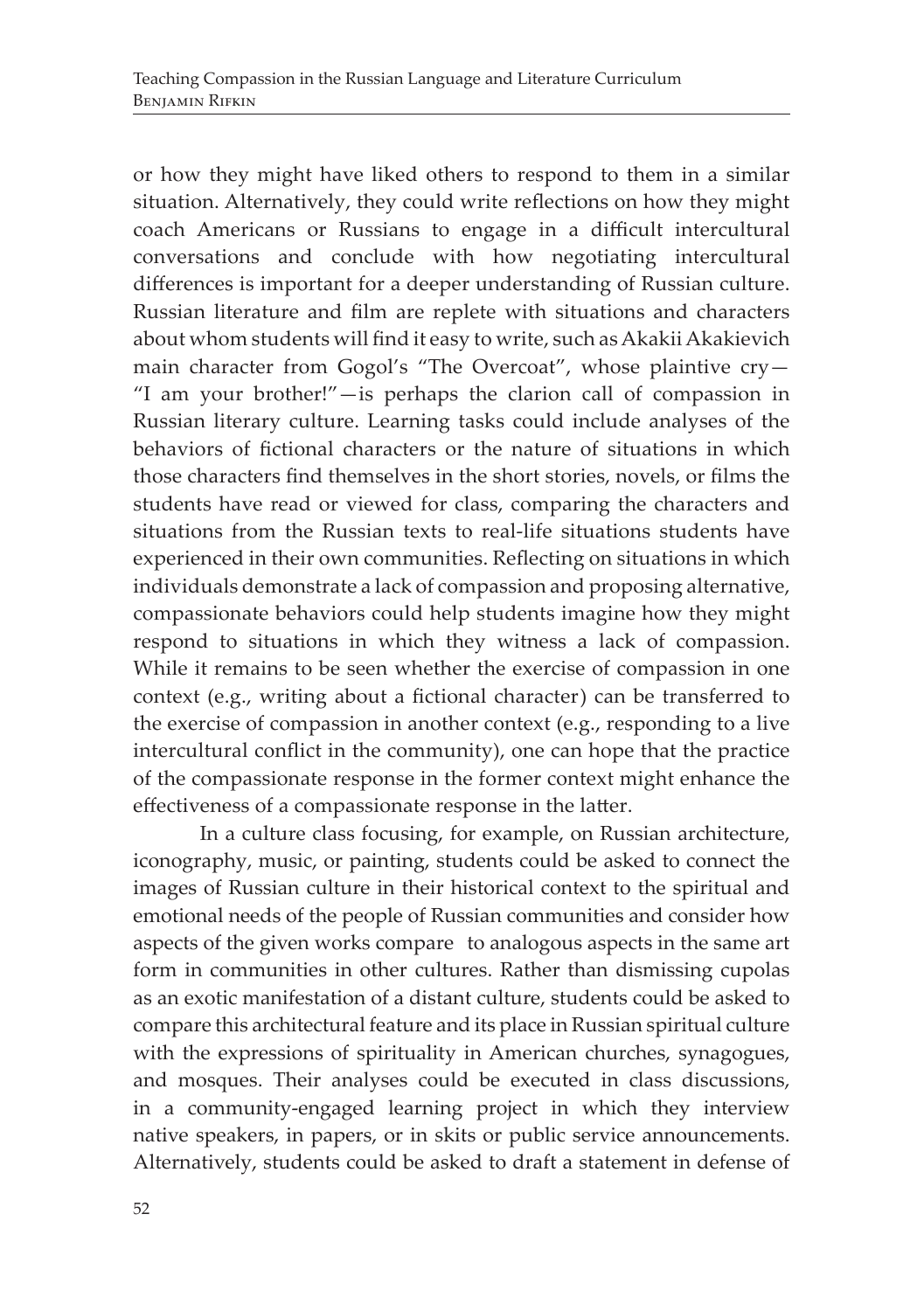plans to build a Russian Orthodox Church in a neighborhood where the residents are opposed to a foreign-looking structure with cupolas and consider how that discussion might be similar or different in the context of a proposal to build a mosque with a minaret.

As Bennett (1986, 1993) argues, success in learning a new skill is most often observed when the skill is taught developmentally, in accordance with the developmental stages suggested by both Bloom's (1956) taxonomy and Anderson and Krathwhol's (2014) revision of the taxonomy, with the National Council of State Supervisors of Foreign Languages and American Council on the Teaching of Foreign Languages (NCSSFL) "Interculturality Can-Do Statements" (2015), and with Griffith et al.'s (2016) "approach-analyze-act" framework. In other words, the integration of compassion in the curriculum is developmentally sequenced with opportunities to recognize situations, identify appropriate and compassionate responses in rehearsed situations, practice responding in rehearsed situations, and develop a deeper understanding of the abstract features of intercultural conflicts that beg for compassion and perspective-taking. For instance, students in a Russian language or culture class could be asked to recognize or identify a situation in which there is an intercultural conflict between Russian speakers and American-born speakers of English. Next, they could be asked to identify the different perspectives of individuals participating in the intercultural conflict. This might include, for instance, brainstorming possible motivations for the participants in the given intercultural conflict while practicing suspension of judgment and tolerance of ambiguity. At the next stage, learners could be asked to exercise their compassion muscles by taking up those perspectives, imagining themselves "in the other's shoes," so to speak, and presenting and advocating for the perspective of the "other" in a particular situation. For instance, they could role-play a situation in which a Russian speaker with limited English is trying to accomplish a transaction in English at a bank, post office, or grocery store in the United States. At first, those tasks could be designed within areas of interest for the given students, but gradually the tasks could extend to broader and broader areas at increasingly greater distance from the students' area of interest. At the next, higher level of performance, learners could be asked to describe an intercultural conflict or misunderstanding fully, but concretely,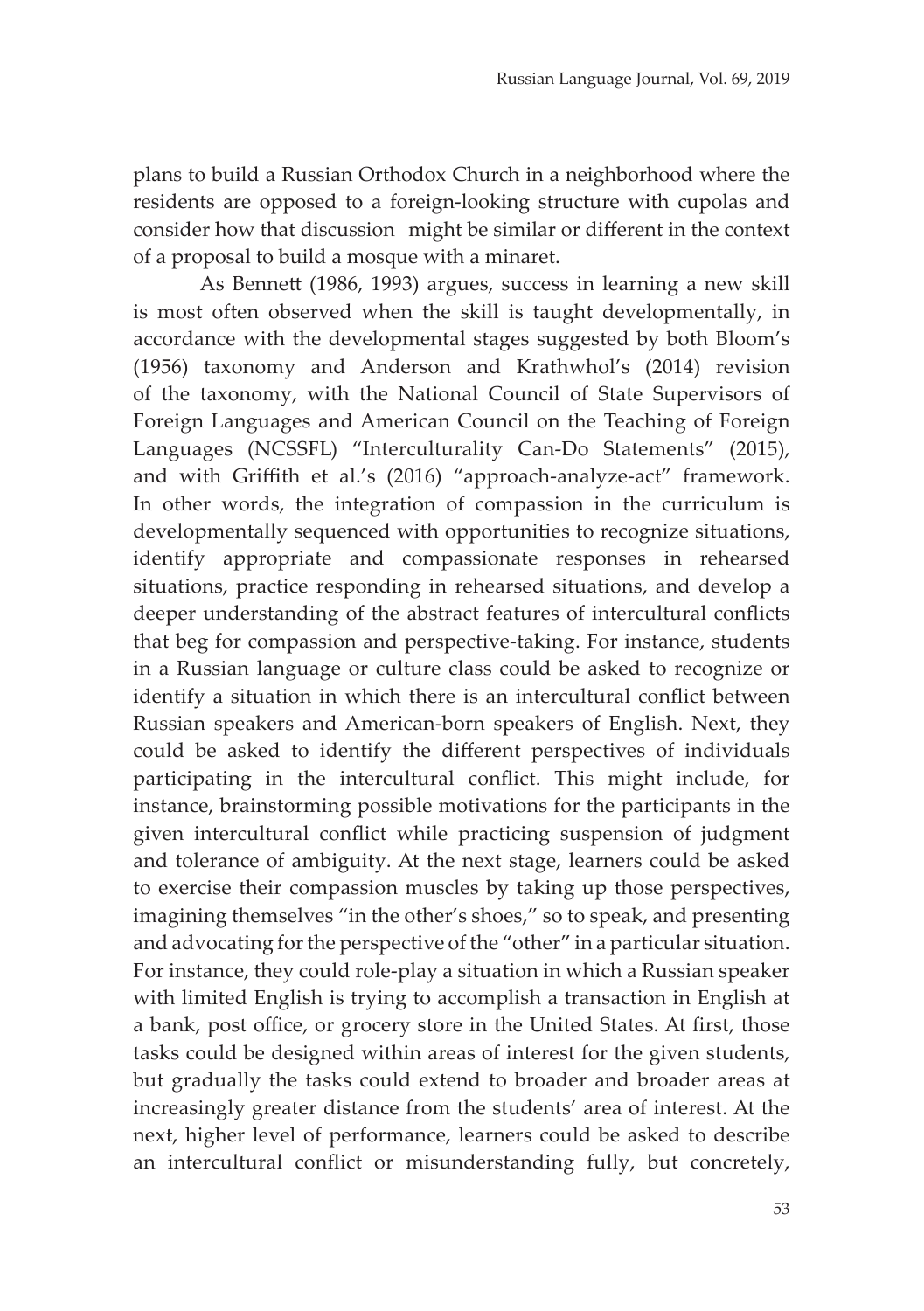explaining how each participant in the conflict approaches the particular situation from his or her own perspective.

We can consider implementing relevant tasks at higher levels in the learning taxonomy, as well. For instance, at a very high level, learners could be asked to analyze an intercultural conflict not merely from the concrete context of the given conflict or incident, but from a more abstract perspective, generalizing from the specific case to an entire category of such incidents. Furthermore, learners at this level could practice debunking stereotypes and hypothesizing how intercultural misunderstandings or conflicts could be avoided. At the highest level, learners could be assigned project-based learning tasks in which they take ownership of a project with real-life application, including, for example, interviews with individuals who live in a community beyond the campus about a problem they are experiencing in their neighborhood (for example, an oral history interview with immigrants from the former Soviet Union). This developmental approach to the teaching of compassion in the language and culture curriculum ultimately helps train students to participate spontaneously and successfully in authentic, unrehearsed settings in which intercultural misunderstandings and conflicts occur.

Instructors should schedule these tasks to occur at regular intervals throughout the course (and curriculum) to promote good learning outcomes in compassion-focused learning tasks, thus attaining the positive results associated with distributed practice. Because the topics around which intercultural misunderstandings and conflicts occur are often sensitive in nature, in that they may challenge students' deeply held but unexamined beliefs and assumptions, instructors should consider asking students to reflect individually on the intercultural conflict scenarios before asking them to work in pairs or groups. Students can be asked to work in pairs or groups to analyze conflict situations and create responses in speech, writing, or in a technology-mediated presentation. After they have had a chance to work in groups, they could be asked once again to work individually, producing individual responses (in speech, writing, or technology-mediated performance) demonstrating the exercise of compassion. These individual responses can be assessed in accordance with a rubric, such as the VALUE rubrics on intercultural knowledge or global competence, the global competence rubrics of the Asia Society, rubrics proposed by Deardorff (2006) or Harvey (2017), or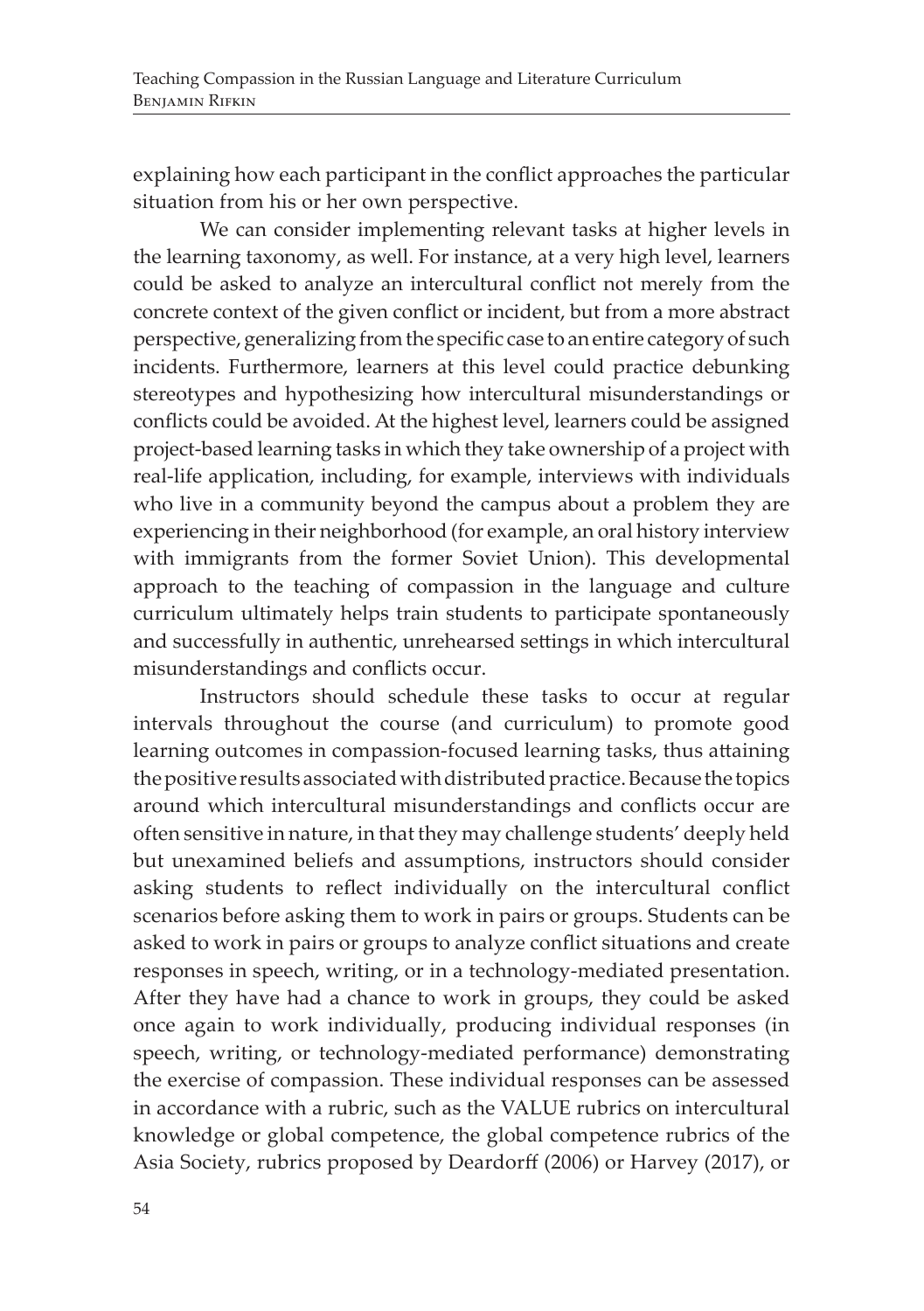by a rubric the instructors create themselves. By scheduling several such tasks throughout each semester, instructors can hope to see students transition from states of denial, defense, and minimization to states of acceptance, adaptation, and integration, as suggested by Bennett (1986, 1993).

Instructors assessing student performance in the exercise of compassion could select one of the developmental rubrics described above (e.g., Asia Society, Association of American Colleges and Universities, National Council of State Supervisors for Languages-American Council on the Teaching of Foreign Languages, Harvey, or Deardorff) or adapt one or more of them for use with the tasks they have developed for their classroom. The assessment process could include a self-reflection based on student self-assessment with the rubric chosen or developed by the instructor, as well as a peer-assessment using the same rubric. By conducting compassion-based exercises periodically throughout the semester or the year and engaging students in the process of selfassessment, instructors will help focus students' attention on the value of growing in this critically important area.

Shekhtman et al. (2002) proposed a strategy for the teaching of language at the highest levels of instruction: "the Island Theory," which suggests that teachers can require students to memorize abstract discourses with complex language on rehearsed topics in order to have models of performance. Students with these "islands of performance" at higher levels of language production would use these models to create new, unrehearsed performances at similarly high levels. So, too, can faculty teaching compassion not only in language but also in literature or culture courses help students develop and enhance their sense of compassion by practicing these skills in rehearsed topics to create models of performance the students can subsequently use in unrehearsed topics.

When we include the teaching of compassion in our curriculum, we demonstrate to our students that we value compassion and show them that we expect them to grow into compassionate adults and citizens. In keeping with Dr. King's formulation of the true value of education, I suggest, in conclusion, that the best possible education in Russian language, literature, and culture is one in which students are asked to develop and hone their intercultural performance skills, or, in other words, their sense of compassion.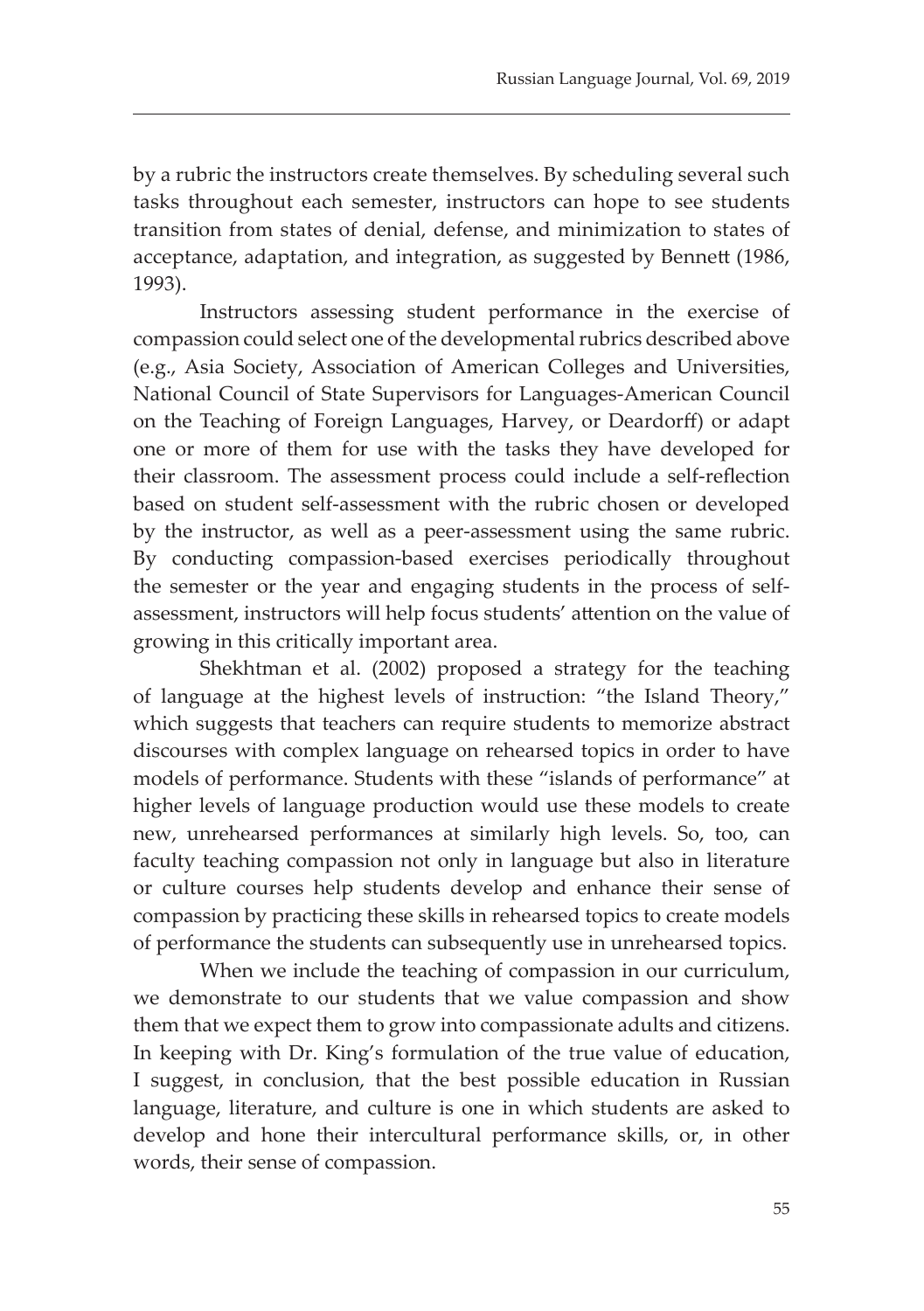### **Acknowledgements**

This paper grew out of a presentation given at the 2018 AATSEEL Conference. The author thanks those in attendance at that panel for their questions and comments and thanks the anonymous peer reviewers for their suggestions, all of which were useful for improving the argument.

#### **References**

- Anderson, Lorin W., and David R. Krathwohl, eds. 2014. *A Taxonomy for Learning, Teaching, and Assessing: A Revision of Bloom's Taxonomy of Educational Objectives.* Harlow: Pearson.
- Asia Society and Center for Global Education. 2018a. "Teaching for Global Competence in a Rapidly Changing World."
	- https://asiasociety.org/sites/default/files/inline-files/teaching-forglobal-competence-in-a-rapidly-changing-world-edu.pdf.
- ———. 2018b. "Rubrics for Teaching for Global Competence." https://asiasociety.org/sites/default/files/inline-files/all-gradesglobal-leadership-performance-outcomes-book-edu.pdf.
- Association of American Colleges and Universities. 2019. "Essential Learning Outcomes." Accessed July 29, 2019.

https://www.aacu.org/leap/essential-learning-outcomes.

- Association of American Colleges and Universities. 2019. Intercultural Knowledge and Competence VALUE Rubric. Accessed July 29, 2019. www.aacu.org/value/rubrics/intercultural-knowledge.
- Association of American Colleges and Universities. 2019. Global Learning VALUE Rubric. Accessed July 29, 2019. www.aacu.org/rubrics/global.
- ———. 2008. College Learning for the New Global Century: Liberal Education and America's Promise. Essential Learning Outcomes. Washington, DC: AAC&U.
- Bennett, Milton J. 1986. "A Developmental Approach to Training for Intercultural Sensitivity." International Journal of Intercultural Relations 10 (2): 179–96.

https://doi.org/10.1016/0147-1767(86) 90005-2.

———. 1993. "Toward Ethno-Relativism: A Developmental Model of Intercultural Sensitivity." In *Education for the Intercultural Experience*, edited by R. Michael Paige, 21–71. Yarmouth, ME: Intercultural Press.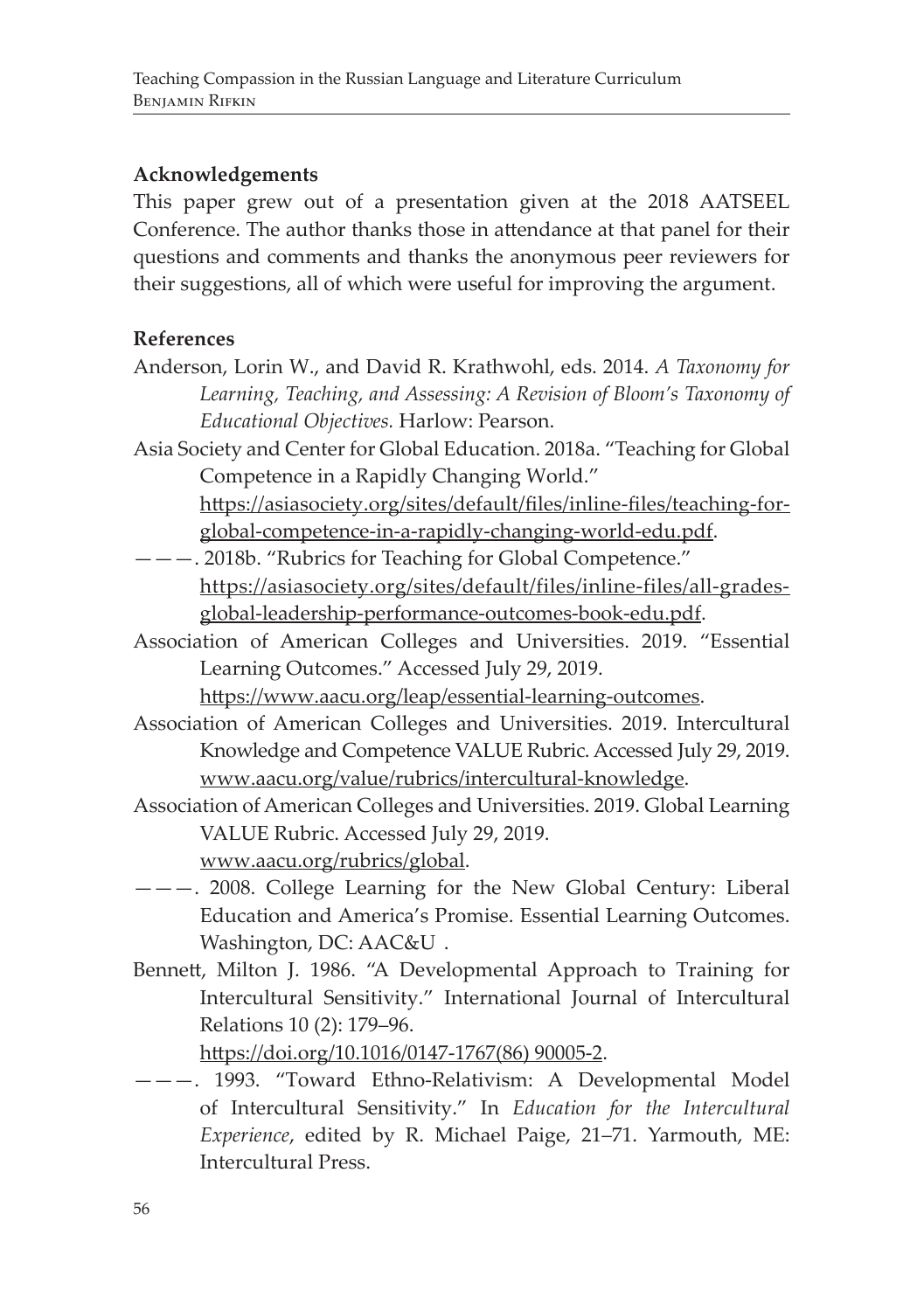- ———. 1997. "How Not to Be a Fluent Fool." In *New Ways in Teaching Culture*, edited by Alvino Fantini, 16–21. Alexandria, VA: TESOL.
- Bloom, Benjamin S. 1956. *Taxonomy of Educational Objectives: The Classification of Educational Goals*. London: Longman Group.
- Byram, Michael. 1997. *Teaching and assessing intercultural communicative competence.* Bristol, PA: Multilingual Matters.
- Deardorff, Darla K. 2006. "Identification and Assessment of Intercultural Competence as a Student Outcome of Internationalization." *Journal of Studies in International Education* 10 (3): 241–66. https://doi.org/10.1177/1028315306287002.
- Dolby, Nadine. 2013. "The Decline of Empathy and the Future of Liberal Education." Association of American Colleges & Universities. https://www.aacu.org/publications-research/periodicals/declineempathy-and-future-liberal-education.
- Fantini, Alvino. "Language: An essential component of intercultural communicative competence" in *The Routledge Handbook of Language and Intercultural Communication*, edited by Jane Jackson, 263-278. Oxon, UK: Routledge, 2010.
- Global Compassion Council, 2009. International charter for compassion. Retrieved from https://charterforcompassion.org/charter.Accessed October 10, 2019
- Griffith, Richard L., Leah Wolfeld, Brigitte K. Armon, Joseph Rios, and Ou Lydia Liu. 2016. "Assessing Intercultural Competence in Higher Education: Existing Research and Future Directions." ETS Research Report Series 2016 (2): 1–44. https://doi.org/10.1002/ets2.12112.
- Harvey, Tara. "Design and pedagogy for transformative intercultural learning" *in Learning Across Cultures: Locally and Globally*, edited by Barbara Kappler Mikk & Inge Ellen Seglitz, 109-138. Washington, DC: NAFSA, 3rd edition, 2017.
- Heyward, Mark. 2002. "From International to Intercultural: Redefining the International School for a Globalized World." *Journal of Research in International Education* 1 (1): 9–32. https://doi.org/10.1177/1475240902001001266.
- Jackson, Jane. 2015a. "Assessing Intercultural Learning through Introspective Accounts." *Frontiers: The Interdisciplinary Journal of Study Abroad* 11: 165–86.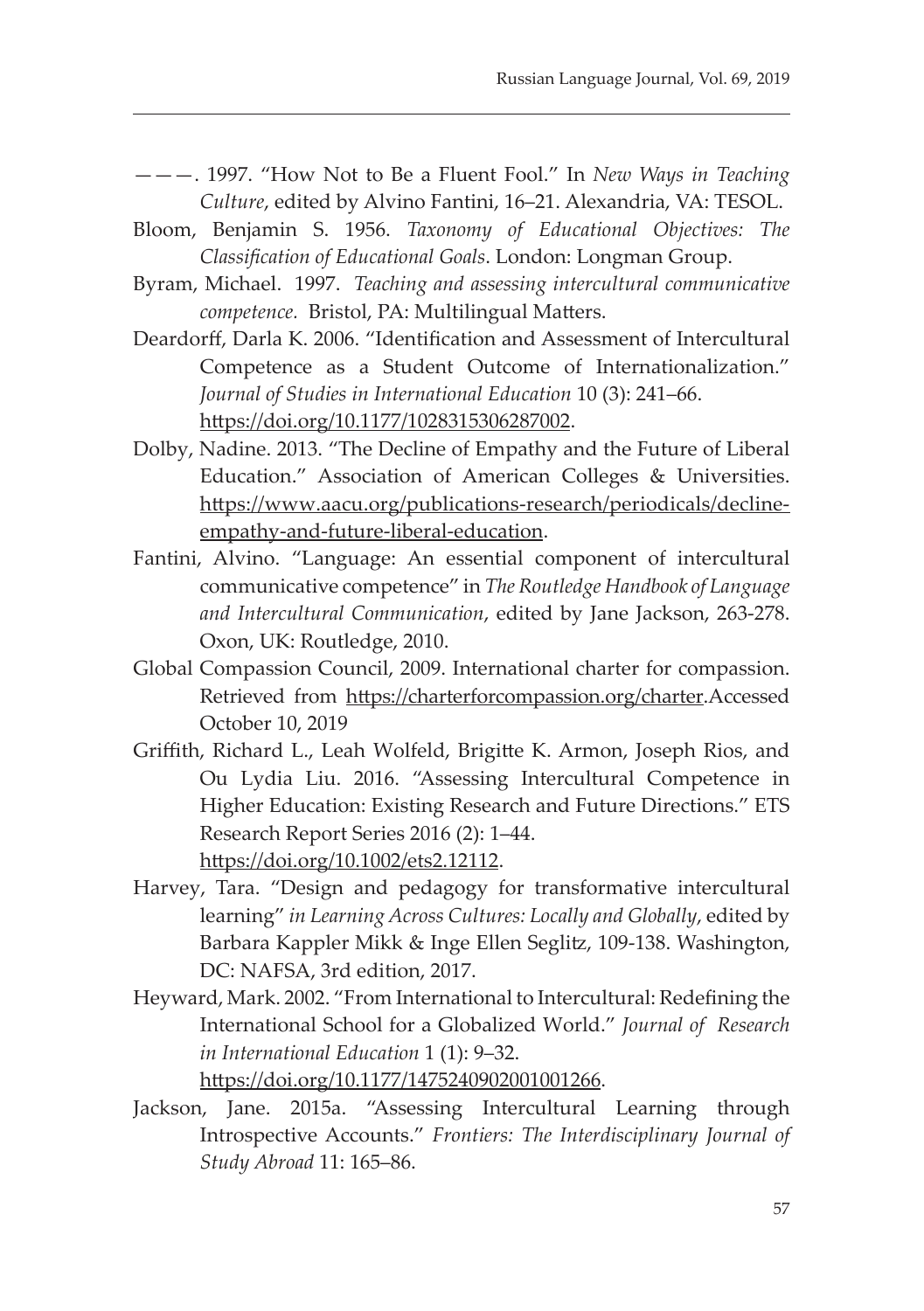- ———. 2015b. "Becoming Interculturally Competent: Theory to Practice in International Education." *International Journal of Intercultural Relations* 48: 91–107. https://doi.org/10.1016/j.ijintrel.2015.03.012.
- Kealey, Daniel J. 2015. "Some Strengths and Weaknesses of 25 Years of Research on Intercultural Communication Competence: Personal Reflections." *International Journal of Intercultural Relations* 48: 14–16. https://doi.org/10.1016/j.ijintrel.2015.03.005.
- King, Martin Luther. 2019. "The Purpose of Education." The Martin Luther King, Jr. Research and Education Institute. Accessed July 29. https://kinginstitute.stanford.edu/king-papers/documents/ purposeeducation.
- Mar, Raymond. 2014 "Can Fiction Stories Make Us More Empathetic?" ScienceDaily. Society for Personality and Social Psychology. accessed August 11, 2019.

http://www.sciencedaily.com/releases/2014/08/140811151632.htm.

- Martin, Judith N. 2015. "Revisiting Intercultural Communication Competence: Where to Go from Here." *International Journal of Intercultural Relations* 48: 6–8. https://doi.org/10.1016/j.ijintrel.2015. 03.008.
- McConnell, Kathryne Drezek, and Terrell Rhodes. 2017. *On Solid Ground: VALUE report.* Washington, DC: Association of American Colleges and Universities.
- Modern Language Association. 2009. "Report to the Teagle Foundation on the Undergraduate Major in Language and Literature." https://www.mla.org/content/download/3207/81182/2008\_mla\_ whitepaper.pdf.
- National Council of State Supervisors of Foreign Languages and American Council on the Teaching of Foreign Languages. 2017. "Interculturality Can-Do Statements."

https://www.actfl.org/sites/default/files/CanDos/Intercultural%20 Can-Do\_Statements.pdf. Accessed July 29, 2019

- National Standards Collaborative. (2015). *World-readiness standards for learning languages.* 4th edition. Alexandria, VA: Author.
- Papadopoulos, Irena, Sue Shea, Georgina Taylor, Alfonso Pezzella, and Laura Foley. 2016. "Developing Tools to Promote Culturally Competent Compassion, Courage, and Intercultural Communication in Healthcare." *Journal of Compassionate Healthcare.*